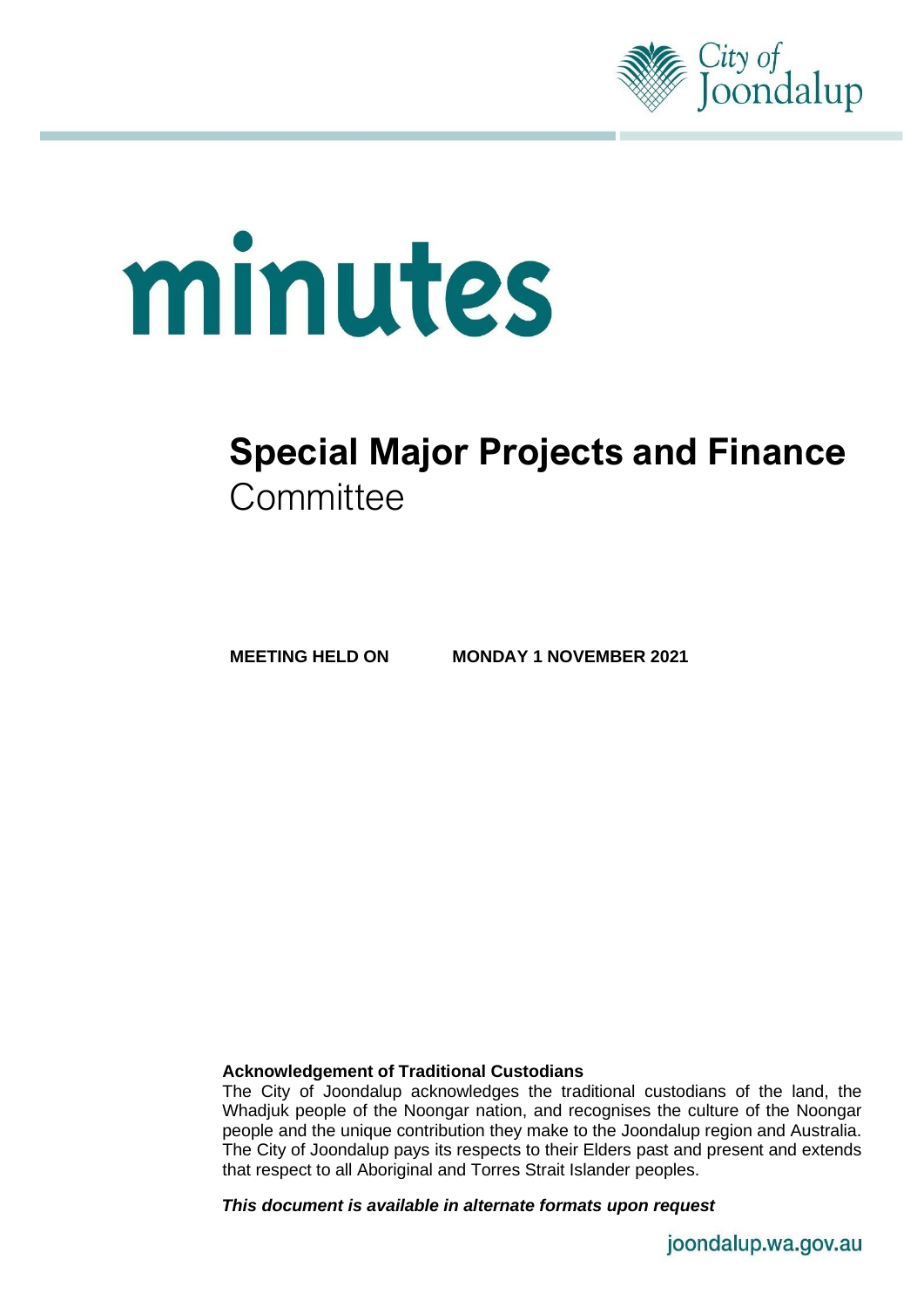# **TABLE OF CONTENTS**

| <b>ITEM</b><br>NO. | <b>TITLE</b>                                                                                       | <b>PAGE NO.</b> |
|--------------------|----------------------------------------------------------------------------------------------------|-----------------|
|                    | <b>DECLARATION OF OPENING</b>                                                                      | $\mathfrak{p}$  |
|                    | DECLARATIONS OF FINANCIAL INTEREST / PROXIMITY<br>INTEREST / INTEREST THAT MAY AFFECT IMPARTIALITY | 3               |
|                    | <b>ELECTION OF PRESIDING MEMBER</b>                                                                | 3               |
|                    | <b>ELECTION OF DEPUTY PRESIDING MEMBER</b>                                                         | 3               |
|                    | <b>APOLOGIES AND LEAVE OF ABSENCE</b>                                                              | 3               |
|                    | ANNOUNCEMENTS BY THE PRESIDING MEMBER WITHOUT<br><b>DISCUSSION</b>                                 | 4               |
|                    | <b>IDENTIFICATION OF MATTERS FOR WHICH THE MEETING</b><br><b>MAY BE CLOSED TO THE PUBLIC</b>       | 4               |
|                    | <b>PETITIONS AND DEPUTATIONS</b>                                                                   | 4               |
|                    | <b>REPORT</b>                                                                                      | 5               |
| 1                  | SETTING OF MEETING DATES - MAJOR PROJECTS AND<br><b>FINANCE COMMITTEE</b>                          | 5               |
|                    | <b>CLOSURE</b>                                                                                     | 9               |

### **Note:**

Clause 15.10 of the City's *Meeting Procedures Local Law 2013* states:

*This local law applies generally to committee meetings except for clause 7.1 in respect of members seating and clause 7.8 in respect of limitation on members speaking.*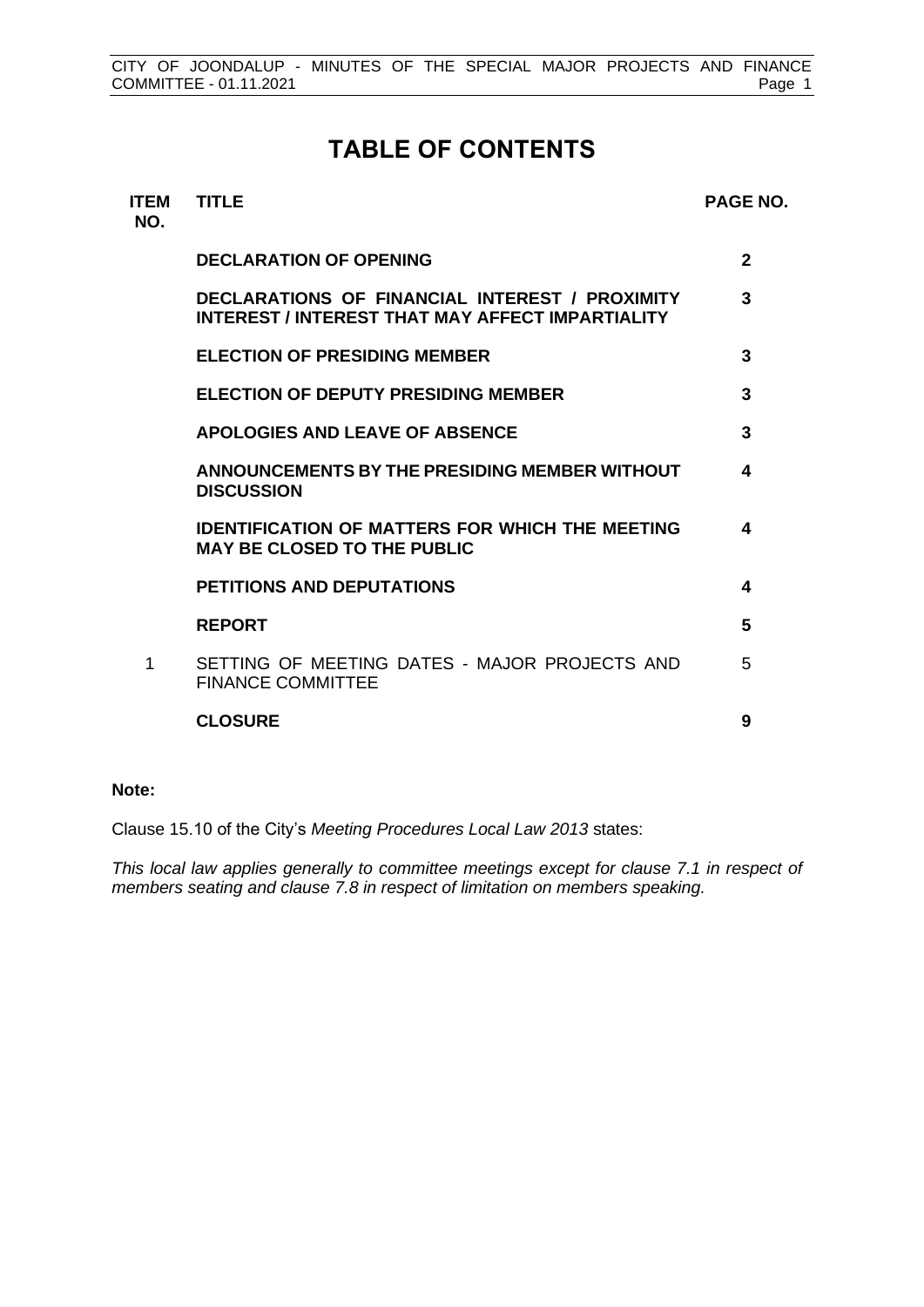# **CITY OF JOONDALUP**

**MINUTES OF THE SPECIAL MAJOR PROJECTS AND FINANCE COMMITTEE MEETING HELD IN CONFERENCE ROOM 1, JOONDALUP CIVIC CENTRE, BOAS AVENUE, JOONDALUP ON MONDAY 1 NOVEMBER 2021.**

### **ATTENDANCE**

### **Committee Members**

Cr John Logan Mayor Hon. Albert Jacob, JP Cr Adrian Hill Cr Nige Jones Cr Christopher May Cr Russ Fishwick, JP Cr Christine Hamilton-Prime, JP

### **Observers**

Cr John Chester Cr Tom McLean, JP Cr Daniel Kingston Cr Russell Poliwka Cr Suzanne Thompson Cr John Raftis

### **Officers**

Mrs Kylie Bergmann Manager Governance Mrs Vivienne Stampalija Governance Coordinator Mrs Wendy Cowley **Governance Officer** 

Mr James Pearson Chief Executive Officer Mr Jamie Parry **Director Governance and Strategy** Ms Dale Page **Director Planning and Community Development** Mr Matthew MacPherson Acting Director Infrastructure Services Mr Mat Humfrey Director Corporate Services

# <span id="page-2-0"></span>**DECLARATION OF OPENING**

The Chief Executive Officer declared the meeting open at 8.09pm.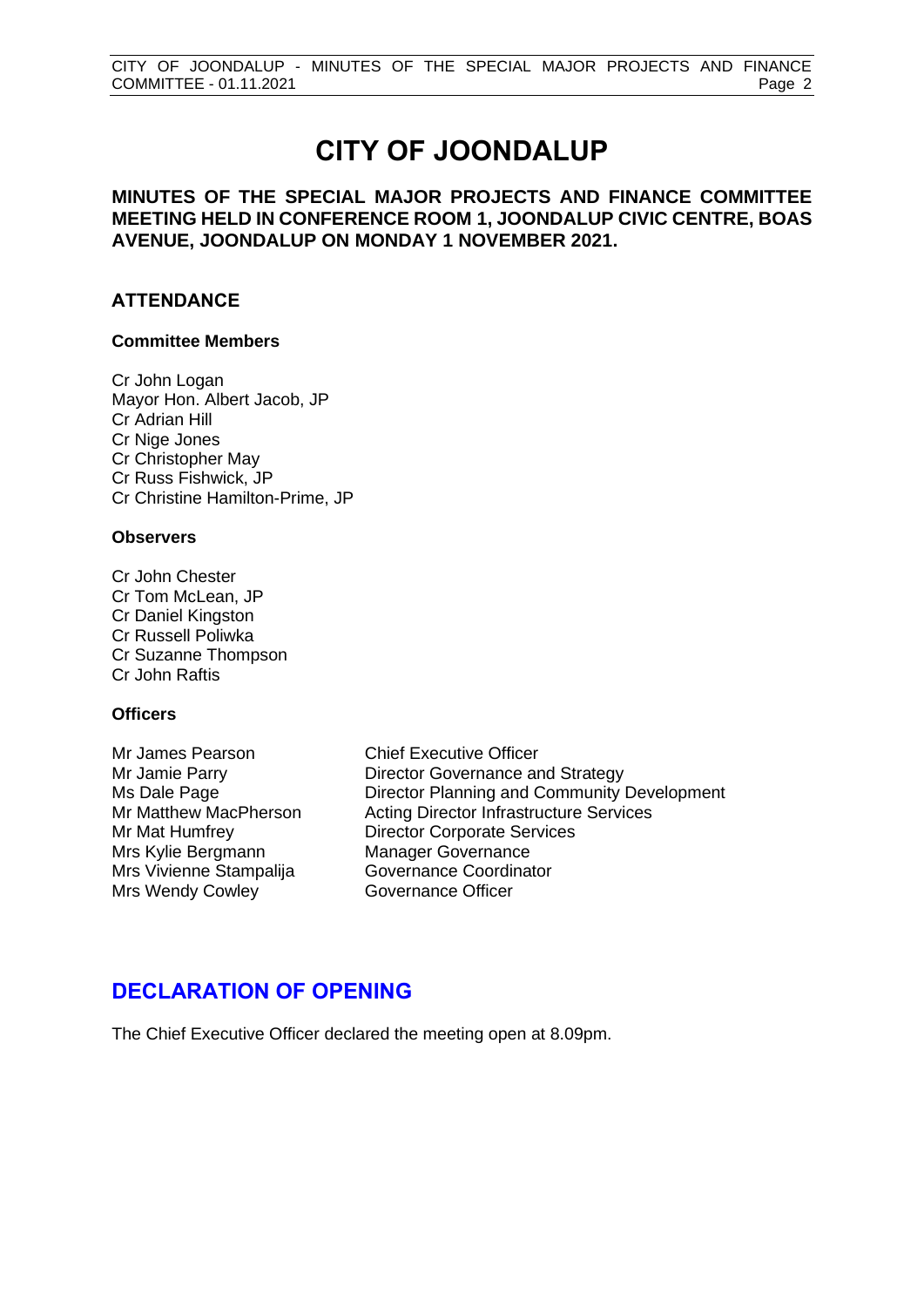# <span id="page-3-0"></span>**DECLARATIONS OF FINANCIAL INTEREST / PROXIMITY INTEREST / INTEREST THAT MAY AFFECT IMPARTIALITY**

Nil.

# <span id="page-3-1"></span>**ELECTION OF PRESIDING MEMBER**

Section 5.12 of the *Local Government Act 1995* (the Act) requires a committee appointed by a local government, to appoint a Presiding Member as the first item of business at its first meeting. Schedule 2.3 of the Act requires the Chief Executive Officer to preside.

Hon. Mayor Albert Jacob, JP nominated Cr John Logan for the position of Presiding Member. Cr Logan accepted the nomination.

There being no further nominations at the close of the Election for Presiding Member, Cr John Logan was declared elected unopposed to the position of Presiding Member and assumed the Chair at 8.11pm.

# <span id="page-3-2"></span>**ELECTION OF DEPUTY PRESIDING MEMBER**

It is open for the Committee to elect a Deputy Presiding Member, who would chair the meeting in the absence of the Presiding Member. Alternatively, if the Presiding Member is unavailable to chair the meeting and no Deputy Presiding Member has been appointed, in accordance with Section 5.14 of the Act, the Committee Members present at the meeting may choose one of themselves to preside over the meeting.

Cr John Logan nominated Cr Adrian Hill for the position of Deputy Presiding Member. Cr Hill accepted the nomination.

Cr Jones nominated Cr Christopher May for the position of Deputy Presiding Member. Cr May accepted the nomination but later withdrew his nomination.

There being no further nominations at the close of the Election for Deputy Presiding Member, Cr Adrian Hill was declared elected unopposed to the position of Deputy Presiding Member.

# <span id="page-3-3"></span>**APOLOGIES AND LEAVE OF ABSENCE**

**Leave of Absence Previously Approved**

Cr Nige Jones 2 November 2021 inclusive.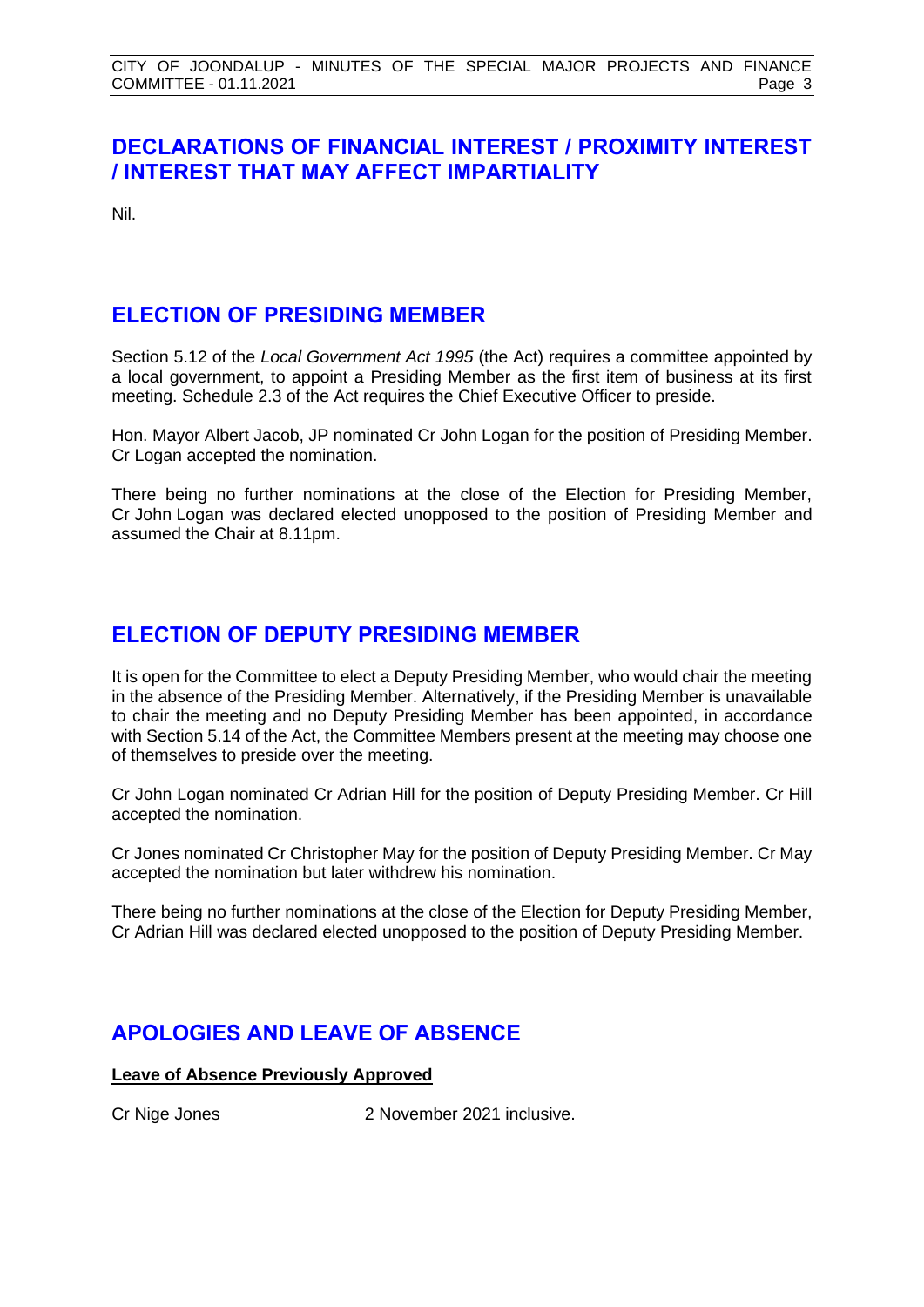# <span id="page-4-0"></span>**ANNOUNCEMENTS BY THE PRESIDING MEMBER WITHOUT DISCUSSION**

Nil.

# <span id="page-4-1"></span>**IDENTIFICATION OF MATTERS FOR WHICH THE MEETING MAY BE CLOSED TO THE PUBLIC**

In accordance with Clause 5.2 of the City's *Meeting Procedures Local Law 2013*, this meeting was not open to the public.

# <span id="page-4-2"></span>**PETITIONS AND DEPUTATIONS**

Nil.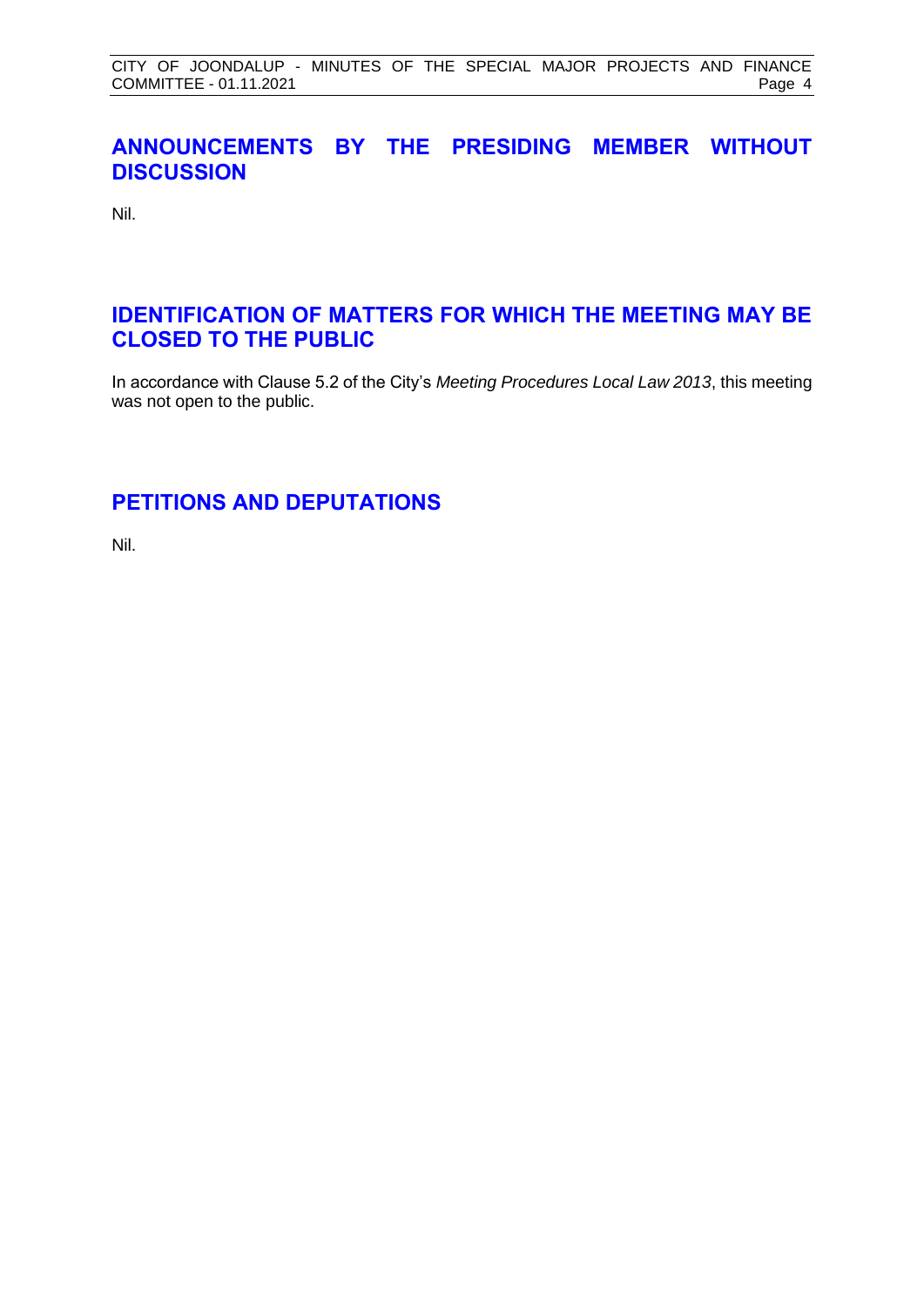# <span id="page-5-0"></span>**REPORT**

# <span id="page-5-1"></span>**ITEM 1 SETTING OF MEETING DATES - MAJOR PROJECTS AND FINANCE COMMITTEE**

| <b>WARD</b>                           | All                                                                                                                                                                                              |
|---------------------------------------|--------------------------------------------------------------------------------------------------------------------------------------------------------------------------------------------------|
| <b>RESPONSIBLE</b><br><b>DIRECTOR</b> | Mr Jamie Parry<br>Governance and Strategy                                                                                                                                                        |
| <b>FILE NUMBERS</b>                   | 107023, 02153, 101515                                                                                                                                                                            |
| <b>ATTACHMENT</b>                     | Nil                                                                                                                                                                                              |
| <b>AUTHORITY / DISCRETION</b>         | Executive - The substantial direction setting and oversight<br>role of Council, such as adopting plans and reports,<br>accepting tenders, directing operations, setting and<br>amending budgets. |

### **PURPOSE**

For the Major Projects and Finance Committee to consider the proposed schedule of committee meeting dates for 2021-22.

### **EXECUTIVE SUMMARY**

In order to assist with forward planning for all Elected Members, management and staff, a schedule of meeting dates has been prepared for the Major Projects and Finance Committee, ensuring synergy between meeting dates and the flow of information and decision-making.

It is recommended that the Major Projects and Finance Committee adopts the meeting dates and times for the Major Projects and Finance Committee of the City of Joondalup to be held at the Joondalup Civic Centre (Conference Room 1), Boas Avenue, Joondalup.

### **BACKGROUND**

The former Major Projects Committee was merged with the Finance Committee at the Special Council meeting held on 6 November 2017. The role of the established Major Projects and Finance Committee is to:

- oversee the progress of the City's annual capital works program and review of the City's *Five Year Capital Works Program*;
- make recommendations to Council on modifications of capital works projects and major strategic capital projects;
- make recommendations to Council on various elements of major strategic capital projects, including but not limited to:
	- o project scope;
	- o design elements and core project components;
	- o development models and financial structures;
	- o on-going management and utilisation models;
- make recommendations to Council on the services to be provided by the City and the standards of service delivery being cognisant of industry best practice;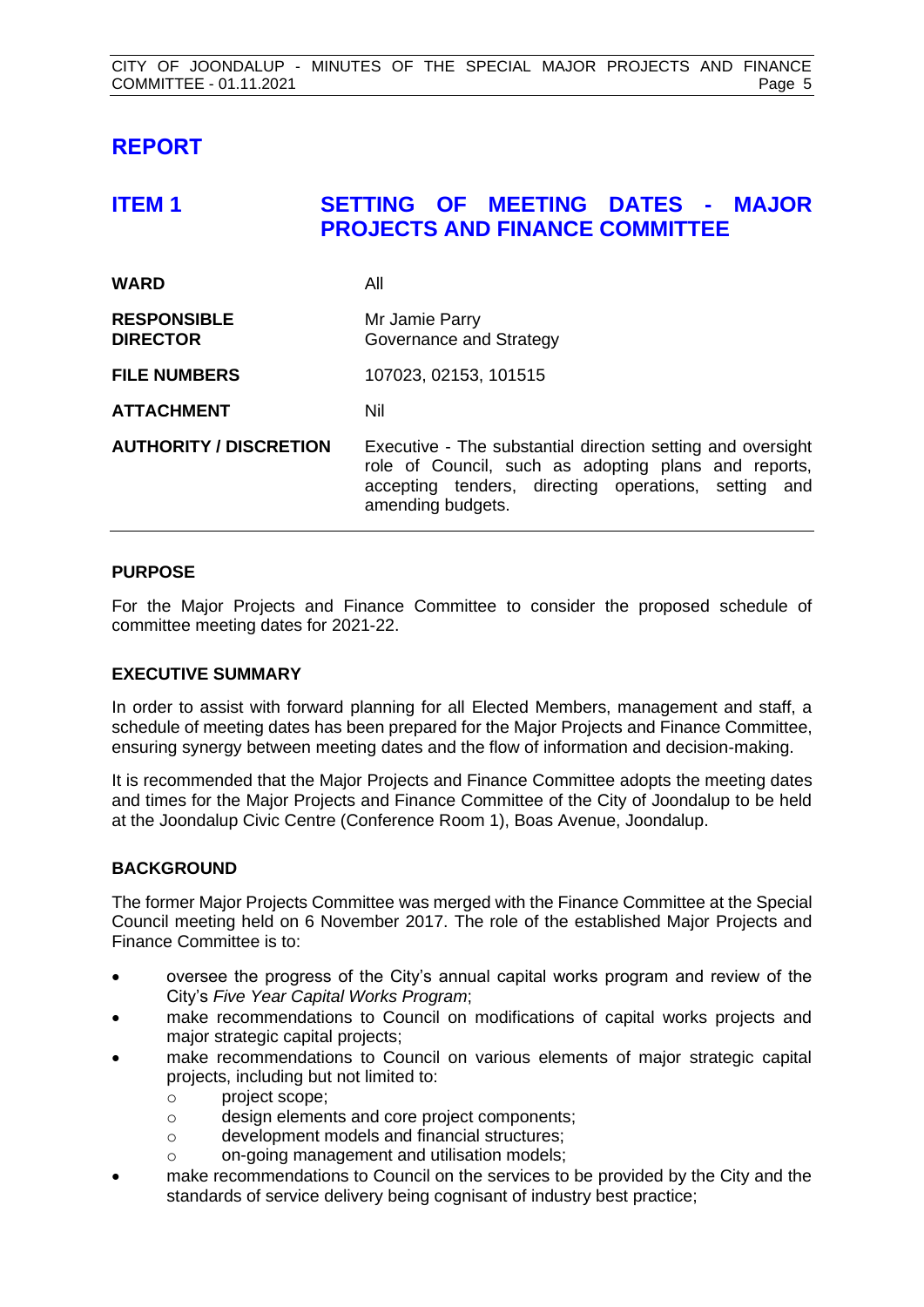- oversee the City's financial management activities, funding proposals and long-term strategic financial planning;
- make recommendations to Council on reviews and impacts on the City's *10 Year Strategic Financial Plan.*

The proposed schedule of Council meeting dates is based on the format used in recent years. That is, a monthly meeting format with Strategy Sessions held on the first Tuesday of each month, Briefing Sessions held on the second Tuesday and Council Meetings on the third Tuesday.

This enables committee meetings to be scheduled on the Monday, Tuesday or Wednesday of weeks one, two and three so to minimise potential conflicts with other Council activities and provide a 'meeting-free' week in the fourth week of each month.

It is preferable to hold committee meetings in the first week of the month, thereby enabling committee recommendations to be listed in the Briefing Session agenda and subsequently the Council meeting agenda, however this may not always be possible due to other scheduled meetings.

## **DETAILS**

The Major Projects and Finance Committee will oversee the progress of a variety of landmark projects within the City of Joondalup. Meetings of this committee may need to be held on an 'as-needs' basis, due to the nature and timing of decisions needed for these significant projects. However, to ensure ongoing progress reports are provided to elected members and enable timely decisions to be made, it is suggested the Major Projects and Finance Committee meets bi-monthly, on the Monday of the first or second week of the month.

It is therefore suggested that the Major Projects and Finance Committee meets as follows:

### 2021

• Monday 29 November 2021, commencing at 6.15pm.

### 2022

- Monday 14 March 2022, commencing at 5.45pm.
- Monday 2 May 2022, commencing at 5.45pm.
- Monday 11 July 2022, commencing at 5.45pm.
- Monday 12 September 2022, commencing at 5.45pm.
- Monday 28 November 2022, commencing at 6.15pm.

### **Issues and options considered**

The Major Projects and Finance Committee can either:

- adopt the meeting dates as proposed in this Report or
- amend the meeting dates.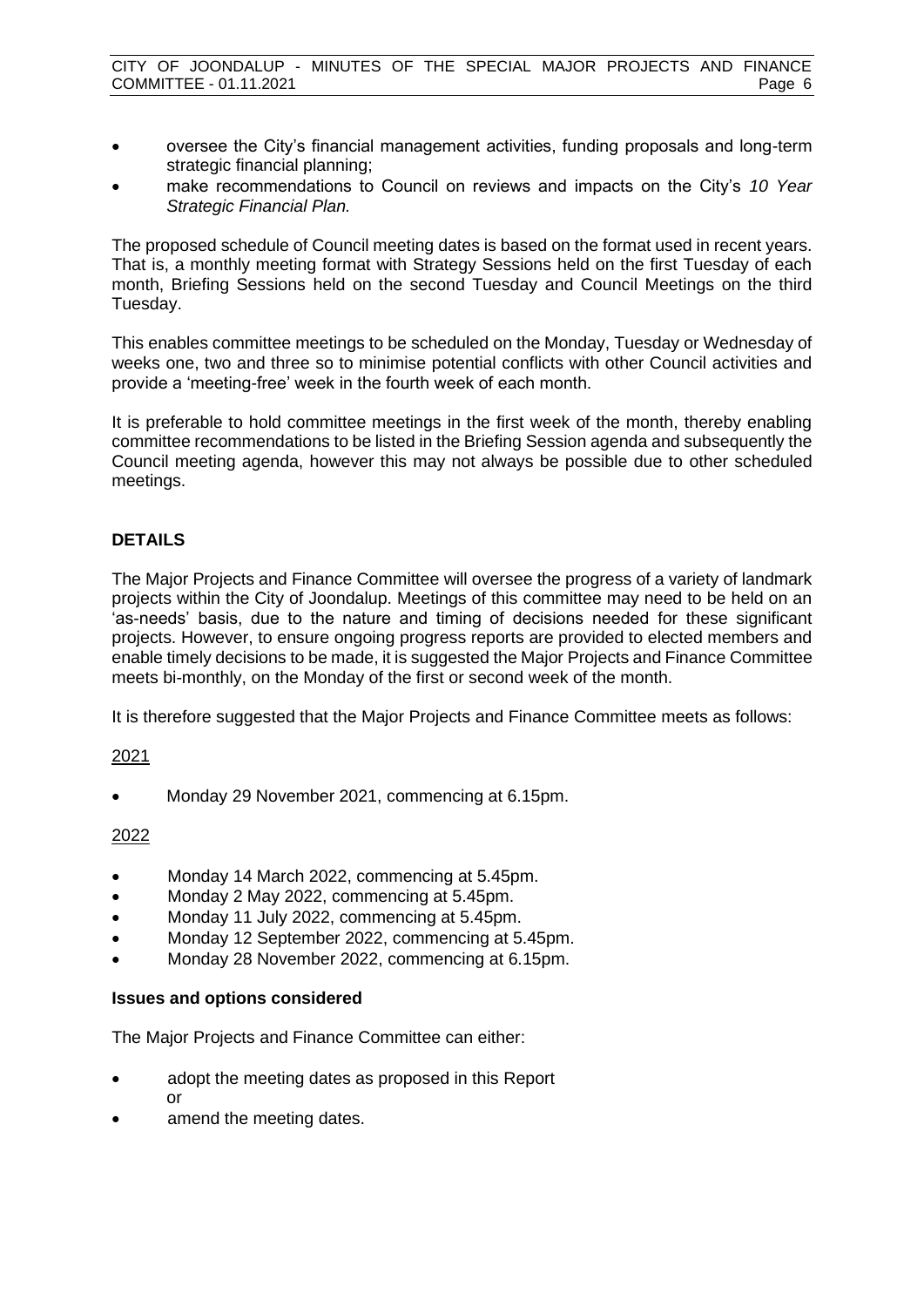### **Legislation / Strategic Community Plan / Policy Implications**

| Legislation                     | Local Government Act 1995.<br>Local Government (Administration) Regulations 1996.<br>City of Joondalup Meeting Procedures Local Law 2013. |
|---------------------------------|-------------------------------------------------------------------------------------------------------------------------------------------|
| <b>Strategic Community Plan</b> |                                                                                                                                           |
| <b>Key theme</b>                | Governance and Leadership.                                                                                                                |
| <b>Objective</b>                | Corporate capacity.                                                                                                                       |
| <b>Strategic initiative</b>     | Not applicable.                                                                                                                           |
| <b>Policy</b>                   | Not applicable.                                                                                                                           |

### **Risk Management Considerations**

Should forward planning of committee meetings not be identified, then there is a risk for meetings to be held on an ad-hoc basis, lacking coordination with other key meetings and corporate planning processes.

### **Financial / Budget Implications**

Not applicable.

### **Regional Significance**

Not applicable.

### **Sustainability Implications**

Not applicable.

### **Consultation**

Not applicable.

### **COMMENT**

The proposed dates have been based on a bi-monthly meeting cycle, with meetings to be held in the first week or second week of the month, thereby enabling flow-on reporting within Council's monthly meeting cycle. In addition, the proposed meeting dates for the Major Projects and Finance Committee are cognisant of proposed meeting dates for a variety of other committees.

### **VOTING REQUIREMENTS**

Simple Majority.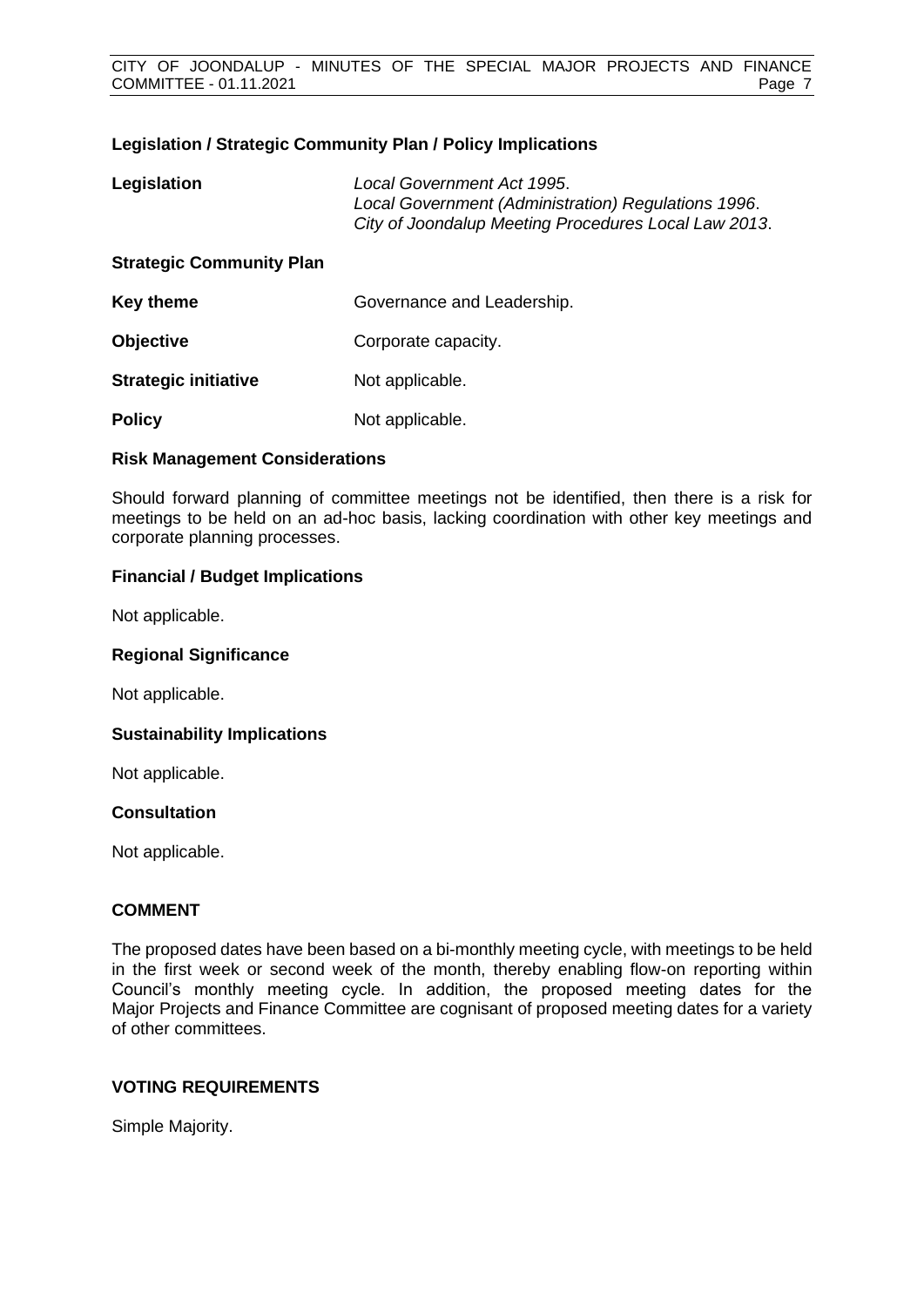**MOVED Cr Jones, SECONDED Cr Hamilton-Prime that Council that the Major Projects and Finance Committee ADOPTS the following meeting dates and times for the Major Projects and Finance Committee of the City of Joondalup to be held at the Joondalup Civic Centre (Conference Room 1), Boas Avenue, Joondalup:**

- **1 Monday 29 November 2021, commencing at 6.15pm;**
- **2 Monday 14 March 2022, commencing at 5.45pm;**
- **3 Monday 2 May 2022, commencing at 5.45pm;**
- **4 Monday 11 July 2022, commencing at 5.45pm;**
- **5 Monday 12 September 2022, commencing at 5.45pm;**
- **6 Monday 28 November 2022, commencing at 6.15pm.**

### **The Motion was Put and CARRIED (7/0)**

**In favour of the Motion:** Cr Logan, Mayor Jacob, Crs Fishwick, Hamilton-Prime, Hill, Jones and May.